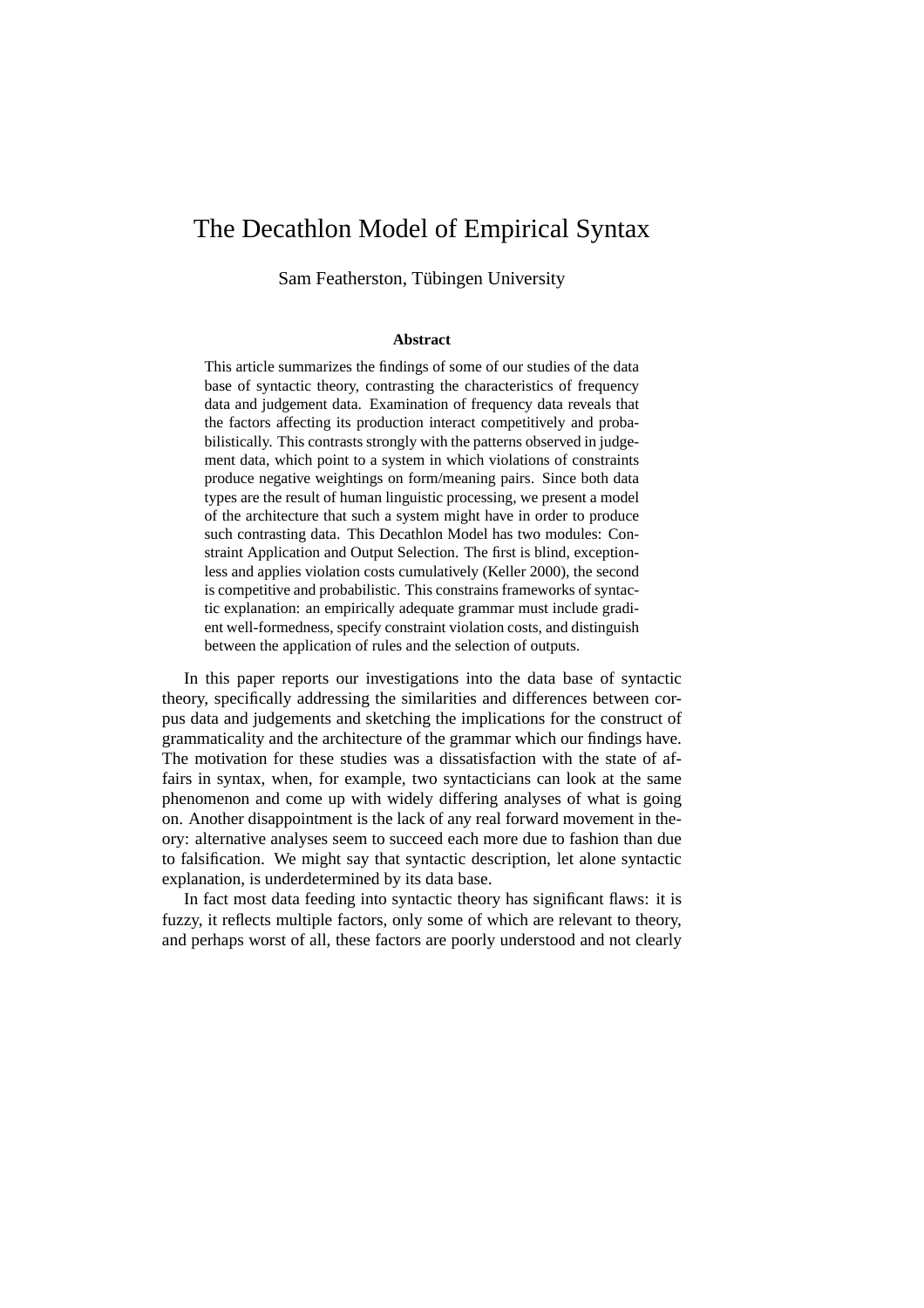distinguishable (Schütze 1996). Judgements have been particularly criticized as a data type, partly because of their inherent qualities, but partly for the way that they have been used (eg Labov 1996). One problem is that, faced with the impreciseness of judgement intuitions, researchers have idealized the data type to a very great degree, reducing the scale to a binary opposition, with marginal values as unclear cases. More problematic, they have failed to establish any clear process or criterion for idealization, so that the distinction between data relevant and irrelevant to syntax is close to being arbitrary. Second, researchers have tended to assume that any individual's judgements are a sufficient basis for theoretical work, ignoring the conflict of interest between the linguist as informant and the linguist as analyst, and positing that any difference in judgements implied divergent idio-grammars. In part as a response to this situation, some syntacticians have widenend their perspectives and sought other data sources, such as corpus frequencies and processing studies, which has tended to split the field even more and furthered the development of schools of syntax, who have neither a common formalism nor a common data base which might serve mutual rapprochement.

In part as a result of this diversification of data types, a range of different grammar architectures have arisen. Generative syntacticians most commonly still use judgements, and assume a "live rail" grammar, in which any infringement of a grammatical rule causes a structure to be excluded absolutely. Those interested in competition models such as Optimality Theory (OT, Prince & Smolensky 1993) will tend to use frequency data and allow some idealization, while those favouring probabilistic models will tend to take a more fine-grained approach to frequency data, and account for the variants using probabilities (eg Manning 2003). Those taking a "grammar-is-theparser" position will naturally place most faith in processing studies. Since they have no common data base, no common definition of what it means for a structure (not) to be part of a language, and widely divergent views of the architecture of the grammar, these schools have little basis for dialogue.

Our view is that a way forward on this problem lies in the more detailed study of data types and their characteristics. When we have a more detailed understanding of the factors which each reflects and in what proportions, and which parts of human linguistic processing each reflects, then we shall be in a better position to judge the evidence of each for syntax. This should allow us to establish a well-founded procedure for idealization for each. Additionally, when we know each data type better, we shall be able to establish the similarities and differences among them, and be more able to weigh up the strengths and weaknesses of each. In the following we first sketch the sort of studies we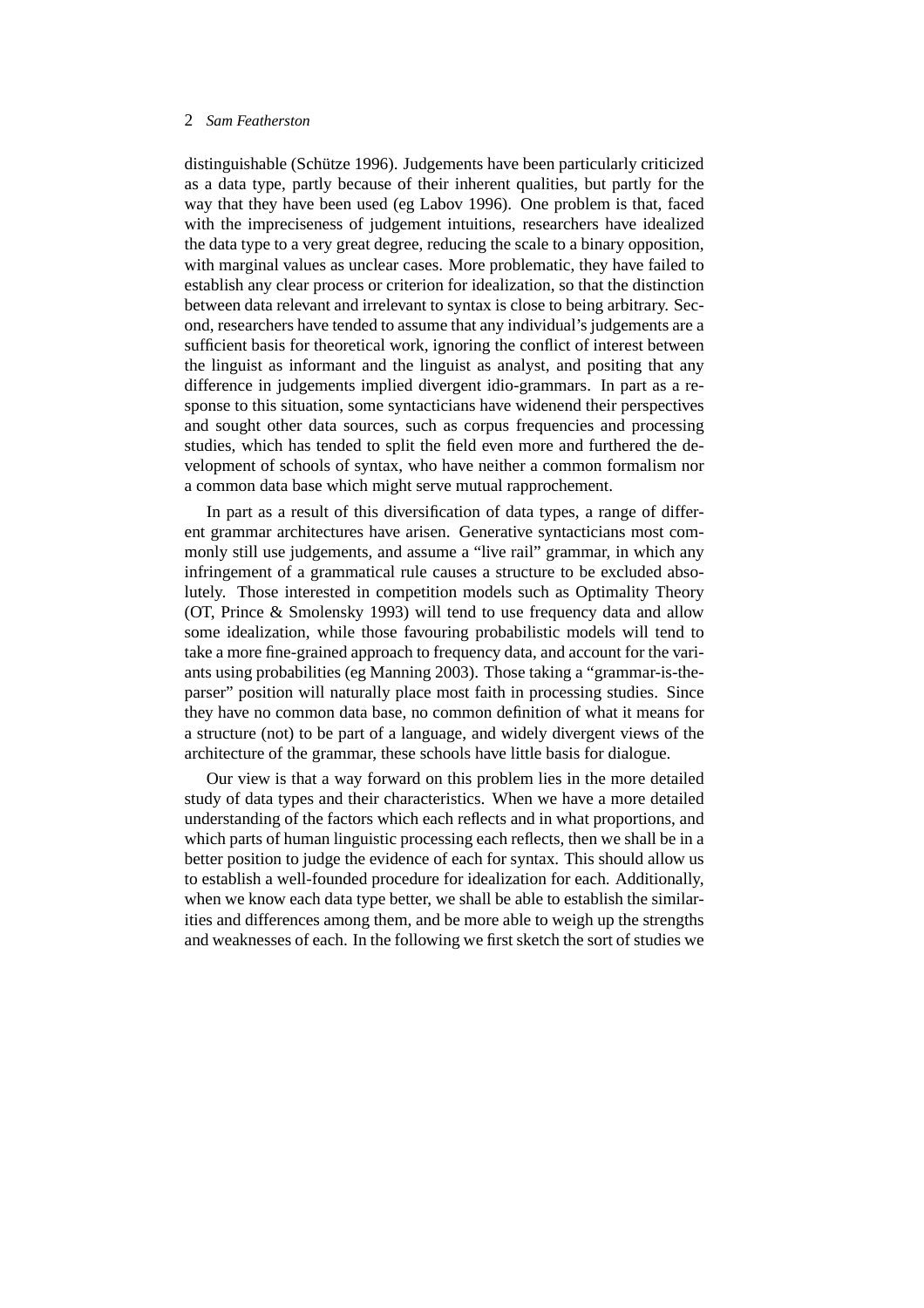have undertaken, outline the broad picture of their results, and then move on to the implications for the nature of the grammar of these findings. Note that this article aims to provide an overview of our results and our interpretation of their implications, space does not permit discussion individual experimental or corpus studies (see Featherston 2002a, 2002b, 2003a, 2003b, 2005).

## **1 Our studies**

We have carried out a number of studies comparing frequency and judgements, aiming firstly to clarify these issues of data and data type, secondly to clear up outstanding questions in the syntax, and thirdly to clarify the nature of the grammar. We have performed experiments on German and English, and have addressed a range of syntactic structures, among others island constraints, reflexives, reciprocals, word order, parentheses and echo questions.

Our frequency data for German is drawn the COSMAS corpus of German (IDS, Mannheim), and for English, the British National Corpus (Oxford), but we are actively experimenting with the use of web search engines for our studies (following Keller et al 2002). We have generally elicited our judgement data using the magnitude estimation procedure (Bard et al 1996). This procedure has three main differences to standard judgement elicitation. First, only relative judgements are gathered: subjects are asked whether example A is better or worse than structure B, and by how much. No absolute criterion of well-formedness is used but judgements are expressed in numerical form (we lay out the importance of the distinction between relative and categorical judgements in 5 below). Second, to anchor the scale, subjects give judgements relative to a reference item and to their own previous judgements. Third, there is no imposed scale; no top or bottom limit nor minimum division between scores. The net result is to allow informants to express all the differences they perceive, with no interference from the scale. An important point to bear in mind when considering this data is that these are not categorical judgements, in which informants are asked to decide whether a structure is or is not acceptable, but rather relative judgements, in which they express their intuitions about "better" and "worse".

While magnitude estimation has proved itself very effective, we have now moved on to developments of this approach which avoid prescribing that subjects should produce a magnitude scale, in the light of our own findings that they are do not in fact do so, even when instructed to (see also Poulton 1989). In fact, informants produce something close to a linear scale whether their instructions point them towards a magnitude scale or towards a linear scale (see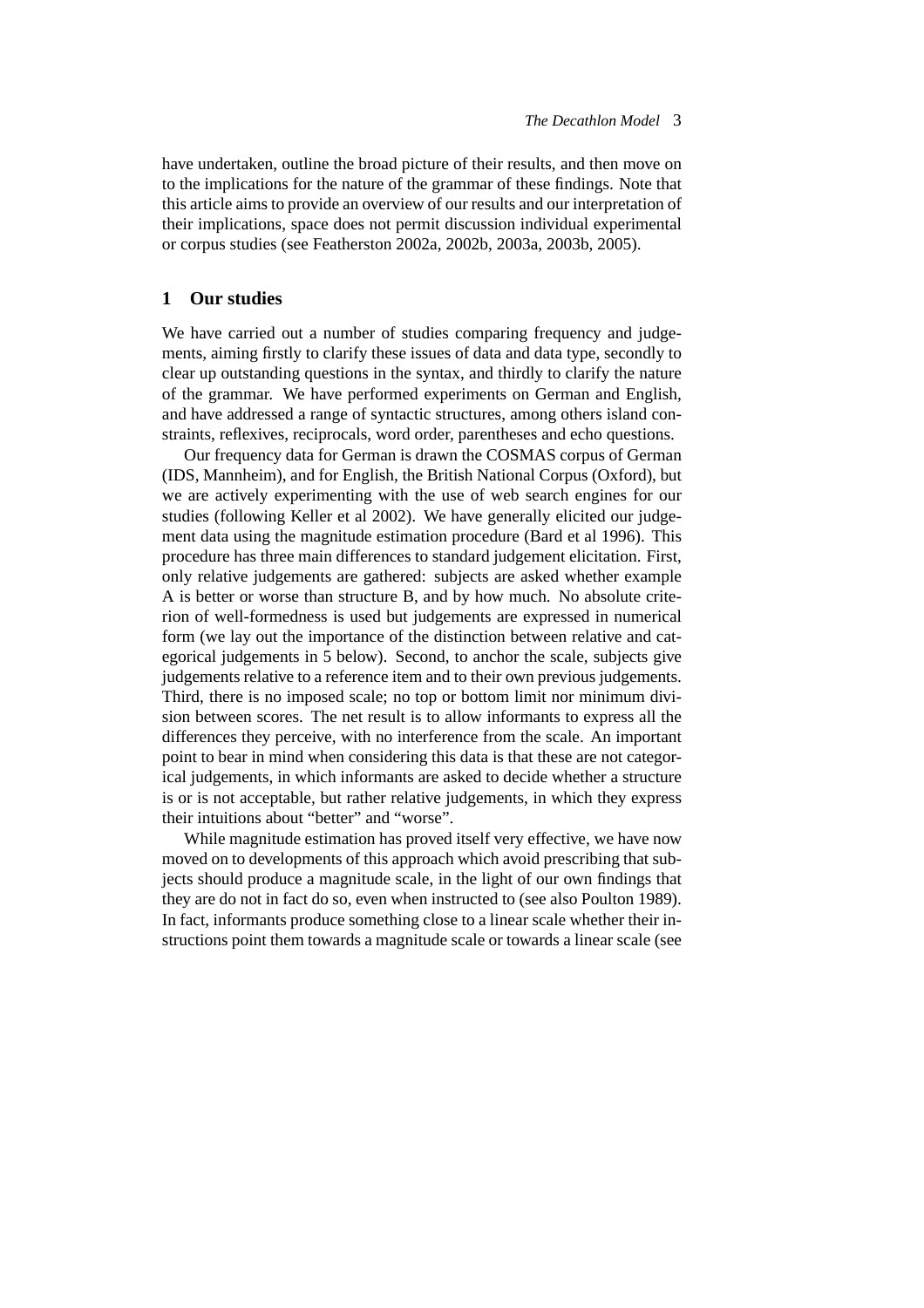figure 1 below).<sup>1</sup> This fact will be important when we look at the patterns of judgement data below.

## **2 Rethinking abstraction**

We noted above that the lack of any common approach to deciding what data is and is not relevant to syntax is one factor hindering the development of a common data base of syntactic theory. Our studies have only underlined this lack. For example, we found that the superiority effect, which disallows in-situ wh-subjects in multiple wh-questions, was regarded as grammatical in nature, but the identical data pattern exhibited by non-wh-NPs was thought to be merely stylistic. Cross-linguistically, superiority was analyzed as grammatical in English but merely a markedness effect in German, in spite of producing almost exactly the same results. Our studies on binding and reference showed that much of the differentiation between binding possibilities among complements could be attributed to surface factors, such as heaviness, and required no recourse to grammatical factors such as reconstruction.

In short, it has become clear that syntactians are in fact not able to distinguish between syntax-relevant and syntax-irrelevant effects, but chiefly rely on two criteria. The first is tradition: if it has once been assumed that a phenomenon is or is not syntactic, then this assignment is generally adhered to. The second factor is categoricity. Since the scale of well-formedness has been abstracted to a dichotomy, any syntax-relevant effect must necessarily cause categorical ill-formedness. Any factor which does not exclude a violating structure absolutely is often rated as mere markedness (cf Bresnan et al 2001, Müller 1999, Aissen & Bresnan's *Stochastic Generalization* 2002). The result has been that research has focused on harder constraints, and much effort has been made trying to formulate these hard constraints so as to account for the cumulative effects of weaker constraints (Keller 2000, see 3 and figure 1), which are invisible in a dichotomous grammaticality model.

We use the following procedure to abstract syntax-relevant information from experimental results, and I suggest it be adopted more widely.

(1) a. *Rule 1*

An effect is only syntax-relevant if it cannot be accounted for by known performance factors (heaviness, information structure, frequency, processing complexity, phonotactics, plausibility...).

b. *Rule 2* Any effect is syntax-relevant if it cannot be thus accounted for.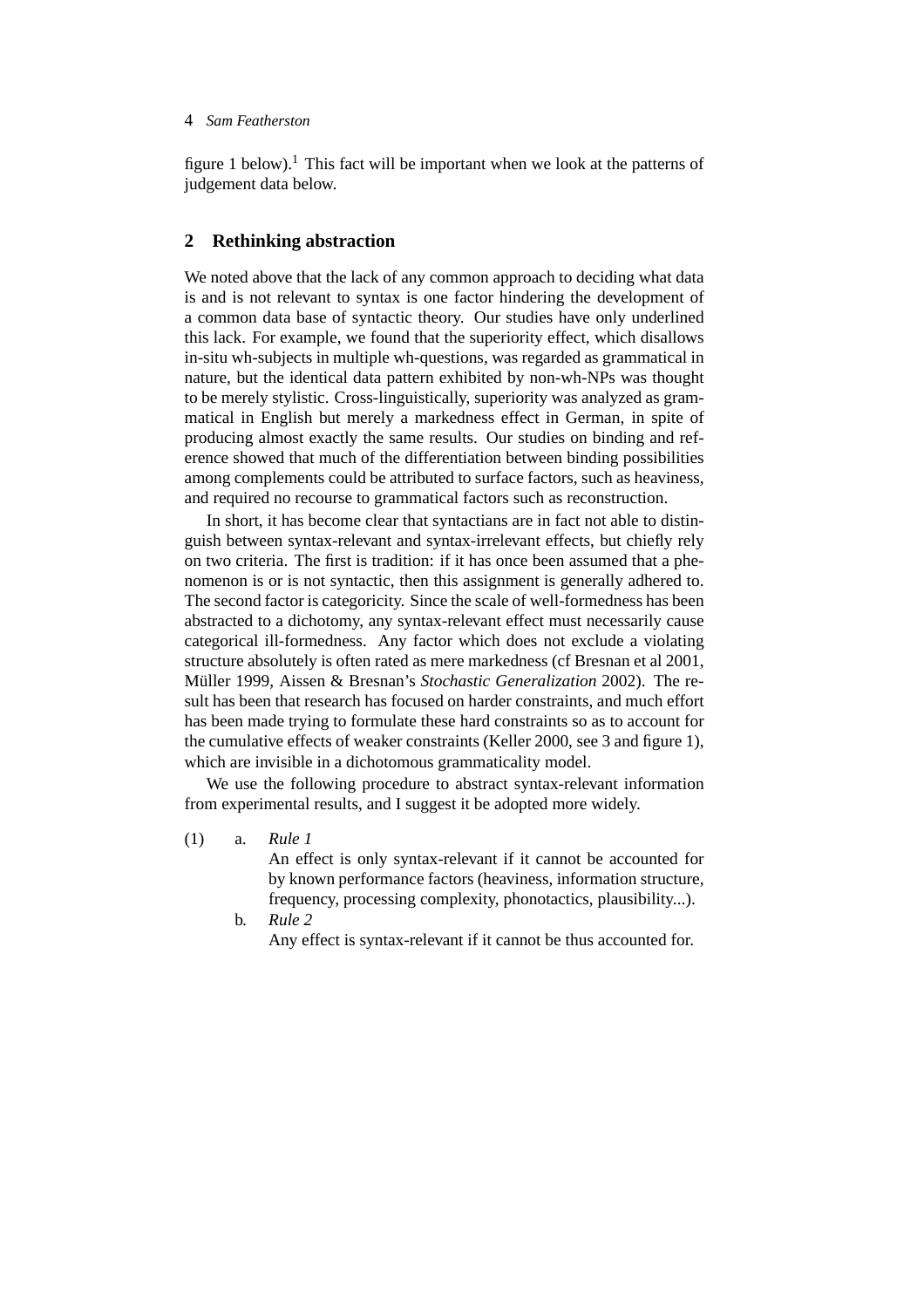

Figure 1: Judgements elicited under controlled conditions produce a linear pattern of well- formedness.

This approach can of course be applied flexibly: if one feels that a given finding is of syntactic interest, even though it could plausibly be accounted for by other factors, one is free to argue the case. But this approach should be the default, deviations from which should require justification. Let us note that this no doubt makes life more difficult for the syntactician, since syntaxrelevance cannot simply be assumed, but its aim and no doubt its effect will be to strengthen the discipline by making its arguments more convincing, because they are better grounded.

## **3 Judgement data and frequency data**

Our experimental and corpus studies of the same syntactic phenomena in the two data types revealed that the two data types showed consistently divergent patterns. In particular, judgements reveal a very different pattern to that often assumed. Firstly, well-formedness is a continuum. Figure 1 shows the results from a magnitude estimation experiment of about a thousand data points. On it judgements are mapped in ascending order on the *x* axis, while their wellformedness values (normalized by subject) are shown on the *y* axis, with up representing "more natural" judgements. Informants show no sign of using categorical well- formedness, when given the option not to. There is absolutely no bunching of judgements at the top or the bottom, and indeed the outliers show exactly the opposite tendency (see endnote 1).

For the further features we turn to figure 2. Frank Keller (2000) has dealt with this type of data and pointed out many of its features, especially the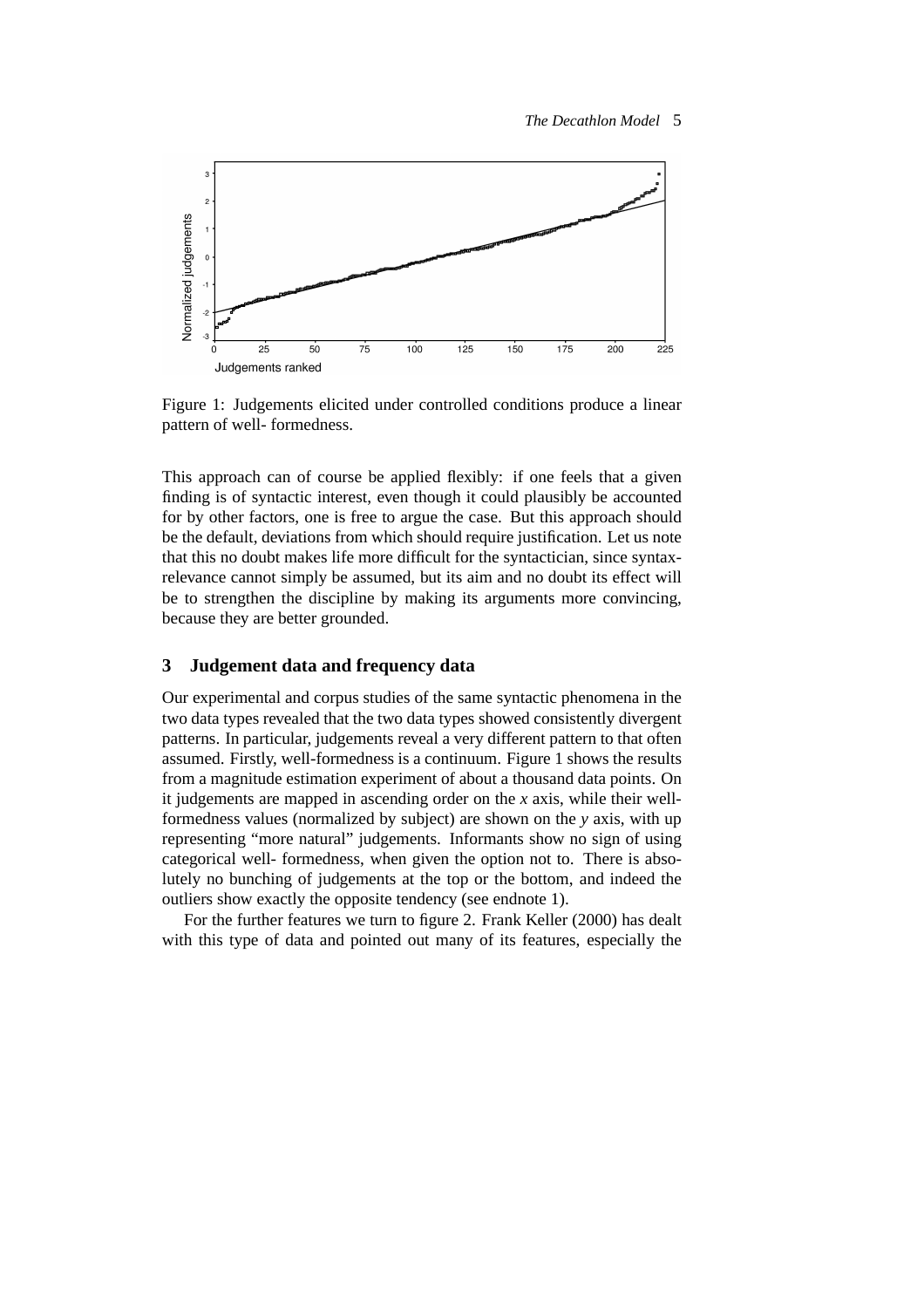

Figure 2: Judgements reveal that violation costs are quantifiable, cumulative, and applied blindly, but survivable.

quality of *cumulativity*. This figure shows the results obtained by testing eight structures in a 2x2x2 experimental design looking at object coreference. The graph shows the conditions on the *x* axis and the mean judged well-formedness on the *y* axis, with higher scores again reflecting "more natural" judgements. The error bars show the mean values and 95% confidence intervals of the scores for each condition. Each pair of error bars linked by a line is a minimal pair differing only in one condition, in each case one of the pair violates a constraint that the other fulfils.

It is evident that each factor differentiating a minimal pair has a consistent effect upon the judgements: the relationship between the scores assigned to each pair is the same. We can thus conclude that each linguistic factor has a fixed effect upon well-formedness. It is also clear that the starting point before the application of the additional constraint is irrelevant: constraint application is blind. A third important point is that there is such a thing as a quantifiable constaint violation cost. The pairs linked by the short broken line differ in their ratings only weakly, which shows that that particular constraint has a relatively small violation cost. The other two have greater violation costs, but neither of them could be said to be a "hard" constraint, that is, one whose violation automatically drops the violating structure to the bottom of the scale, wherever it started from. Experience in such experiments has shown that there is in fact no such thing. The effect of a violation is only ever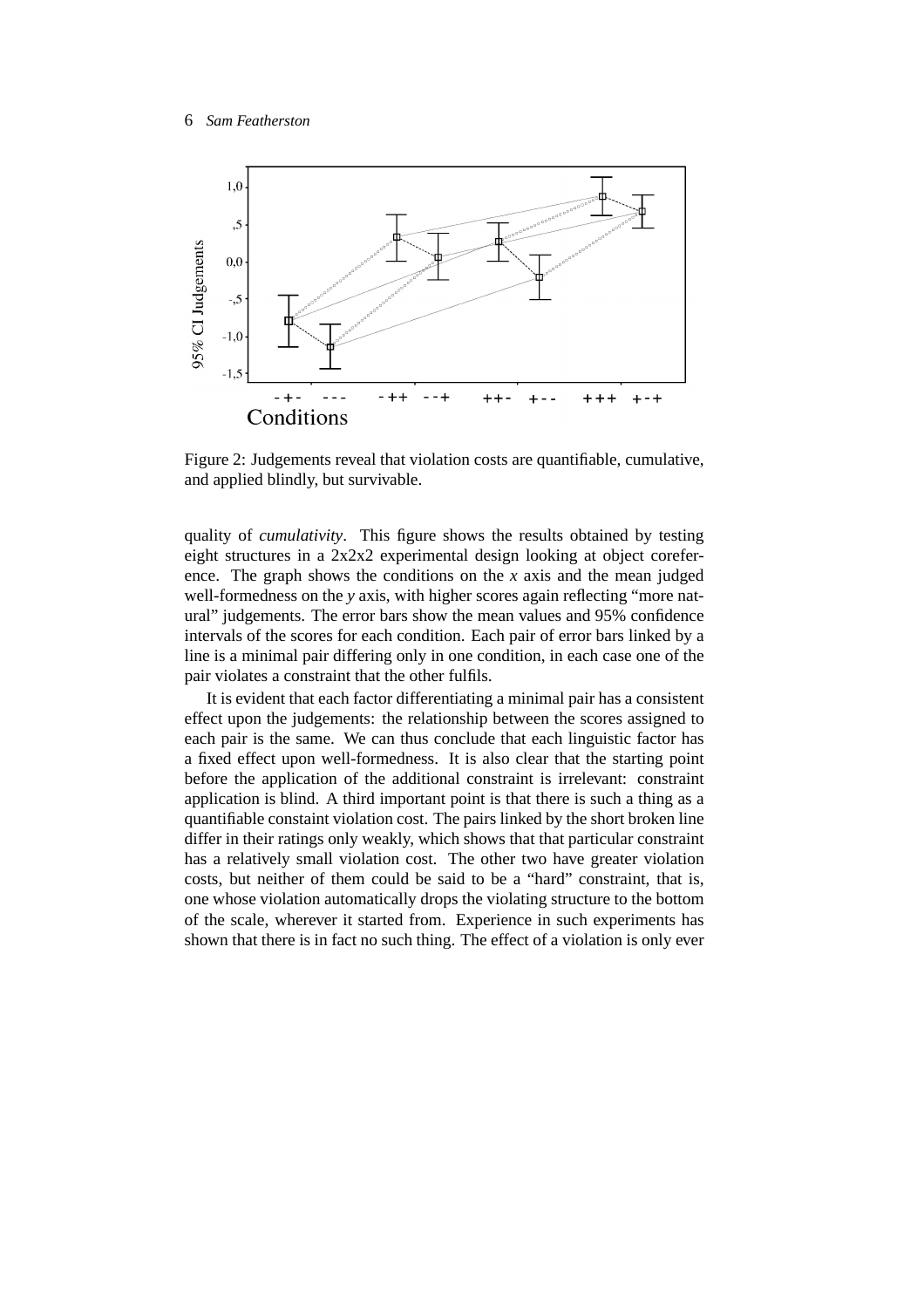| $\text{ihn}_i$ ihm $_i$                      | ("him.ACC him.DAT")       | 0 hits  |
|----------------------------------------------|---------------------------|---------|
| $ihm_i$ ihn <sub>i</sub>                     | ("him.DAT him.ACC")       | 0 hits  |
| ihm <sub>i</sub> sich <sub>i</sub>           | ("him.DAT REFL.ACC")      | 0 hits  |
| $i$ hn <sub>i</sub> sich <sub>i</sub>        | ("him.ACC REFL.DAT")      | 1 hit   |
| $i$ hn <sub>i</sub> ihm <sub>i</sub> selbst  | ("him.ACC him.DAT SELF")  | 0 hits  |
| $\lim_{i}$ ihn, selbst                       | ("him.DAT him.ACC SELF")  | 0 hits  |
| $\lim_{i}$ sich <sub>i</sub> selbst          | ("him.DAT REFL.ACC SELF") | 0 hits  |
| $i$ hn <sub>i</sub> sich <sub>i</sub> selbst | ("him.ACC REFL.DAT SELF") | 14 hits |
|                                              |                           |         |

#### Table 1: Data from COSMAS, IDS, Mannheim (531 million word forms)

to make a structure worse, by an identifiable amount; no constraint violation makes a structure so bad that it cannot be made worse by an addition violation, and no violation excludes a structure from being part of the language.

We refer to this quality of linguistic constraints as *survivability*, which is best understood in contrast to the OT concept of *violability*. Violability means that under certain circumstances, constraints have no effect on the output, that is, they fail to apply. This is in part necessary because the only effect that a constraint can have in OT is to exclude categorically the violating structures. Our survivability means that all constraints always apply, exceptionlessly, and a given violation always has the same effect – there is no probabilistic element at all. The effect of a constraint violation is to cause a structure to be judged worse, but no violation in itself excludes a structure.

In the light of the finding that violation costs as measured in judgements of well-formedness are cumulative, survivable and blindly applied, on the one hand, but not directly related to output frequency (see below) on the other, it seems reasonable to assume that these violation costs, and hence well-formed as measured by judgements, are related to *computional workload*. This raises real questions about what psycholinguistically plausible mechanism might might allow us to convert cognitive workload into judgements, and why we have such an ability. We touch on these questions in section 5 below, but space prevents an extended discussion here.

Frequency data reveals a very different pattern. Table 1 contains a typical data pattern of a frequency study, here too looking at the different lexical instantiations of coreferent direct and indirect object structures. The important point here is the distribution of forms found in the corpus: one structure is found fourteen times, another one is found once, but none of the others appear at all. Frequency is a function of linguistic production, and so the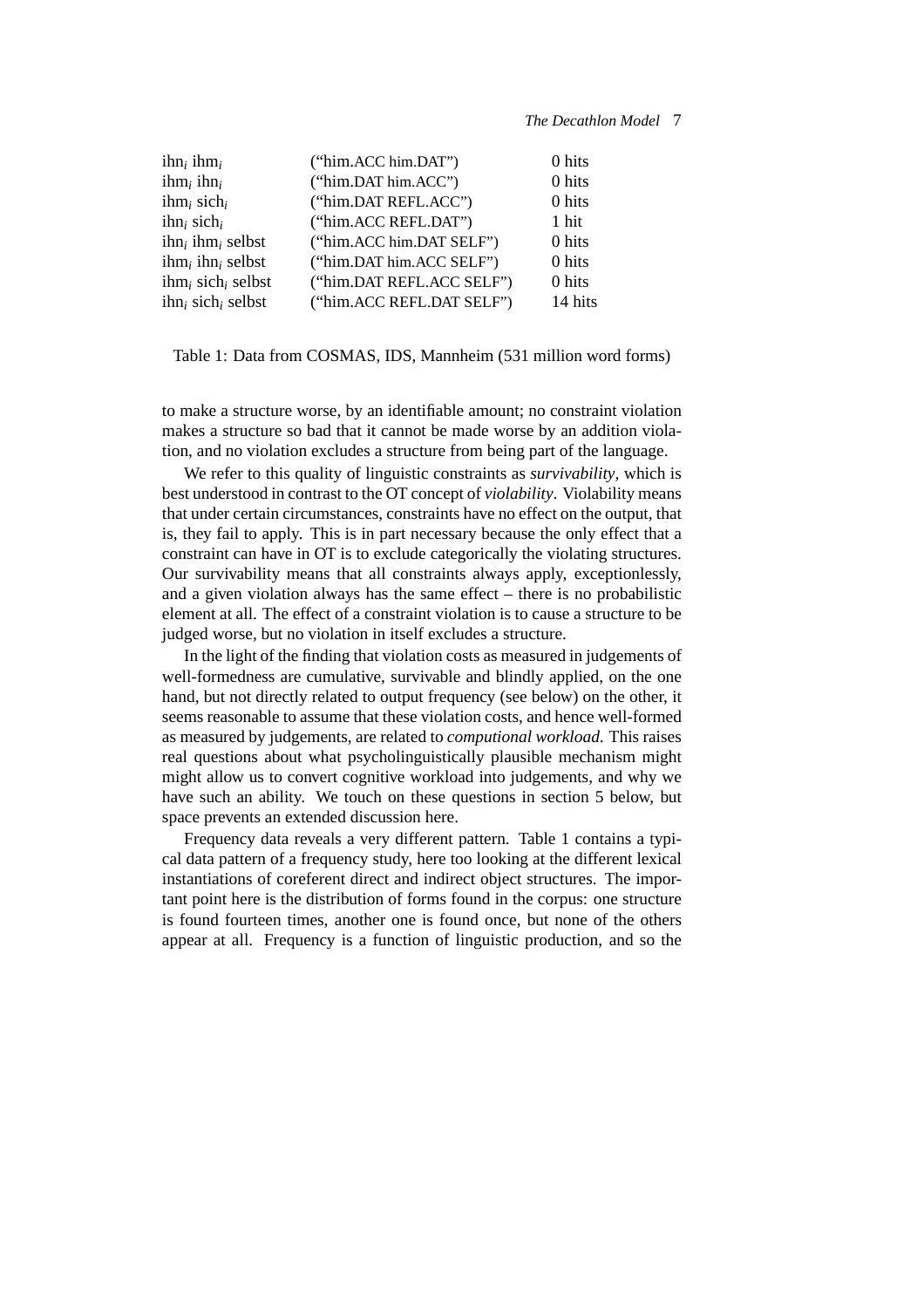

Figure 3: The contrast between frequency and judgement data on the same phenomenon.

minimal unit which it measures is occurrence or non-occurrence, a binary opposition, since a given expression in any given utterance either occurs or does not occur. Unlike our judgements, which are made up of numerical scores, frequency data is made up of the sums of many individual data points, each representing a decision to produce or not to produce a given form. It is thus not surprising to find that frequency data shows evidence of a competitive interaction of candidate forms, which would seem to indicate that the "best" structure of a comparison set usually wins through to be produced. Interestingly, slightly less "good" alternatives are sometimes produced, which would suggest that the competition for output functions probabilistically.

Figure 3 allows us to compare the two data patterns directly, as it superimposes the two different measures of the same sixteen structures on a single graph. The error bars show the mean normalized judgements obtained for the sixteen structures tested (left-hand scale). These can be seen to increase steadily from the very bottom to the very top, while the frequencies, represented by the line without error bars, creep across the bottom at zero, and only rise sharply at the right-hand end (see the right-hand scale). The comparison of these two measurements of the same structures brings the contrast of the data patterns into sharp focus. The first point to notice is their similarity: the same structures come top in both data types. The highest frequency structure is judged best and the next highest is judged second best, which makes it seem likely that the two data types are at least in part measuring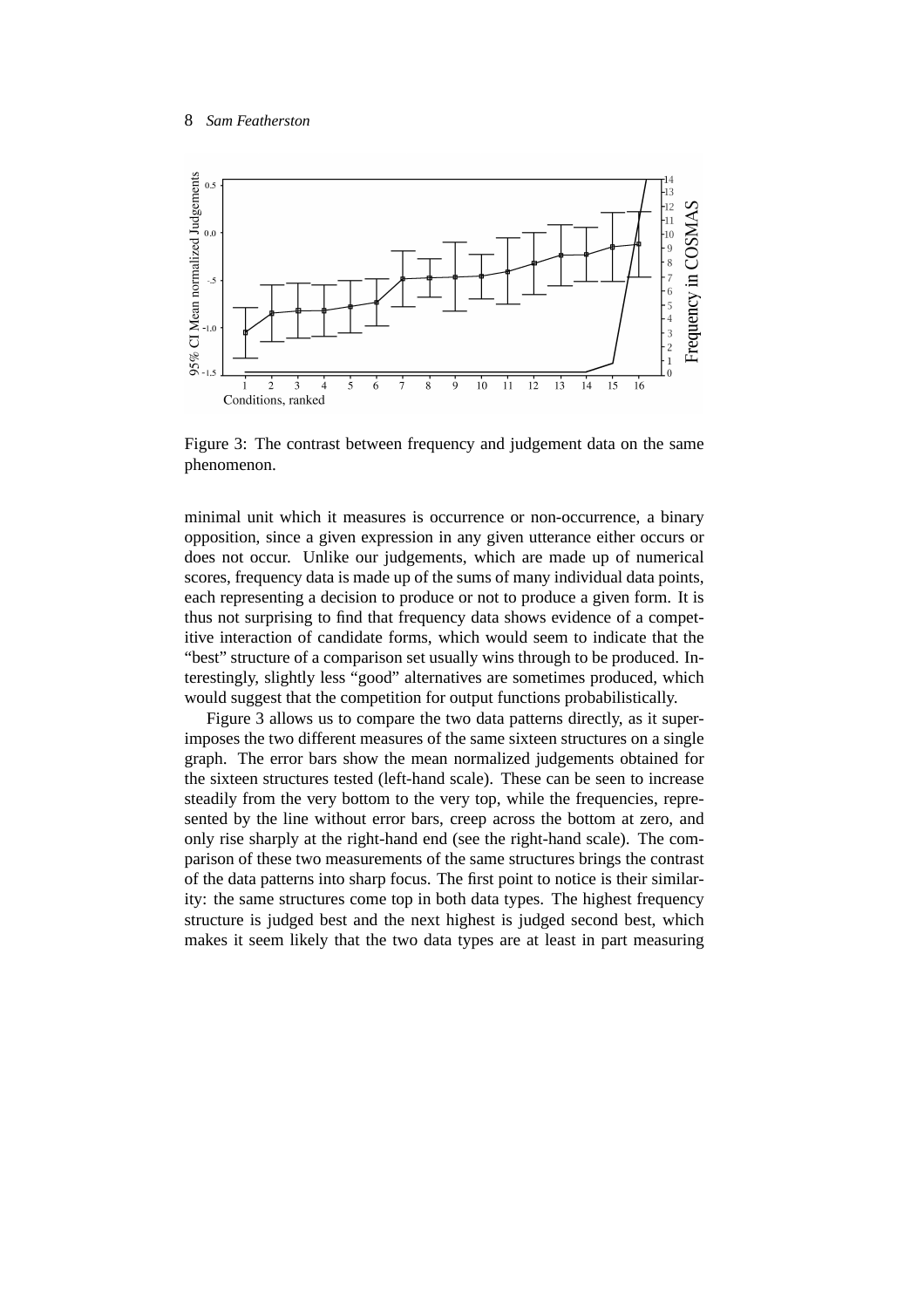the same underlying factor. But we should also note the key difference: the judgement data demonstrates that at least some part of the human linguistic computation mechanism is sensitive to differences among structures which are so bad that they would never be produced. Since this is the case, it is plain that the two data types are also in part *not* measuring the same factor. For a fuller understanding of the nature of the evidence provided by frequencies and judgements it would be necessary to specify what process differentiates the two types of results. We attempt to do this in our Decathlon Model of grammaticality and the position of the grammar.

#### **4 The Decathlon Model**

The name of this model derives from the athletic discipline of the decathlon. In this event, competitors take part in ten different sub-disciplines, and their performances are converted into a numerical form. The sum of these scores decides who wins the medals. But the scores are calculated not on their *relative* performance in the sub-disciplines, but in their *absolute* performances, which means that whether an athlete comes first, second, or third in the 100 metres is of no significance, what matters is that they perform at their personal best. In a sense therefore, they are not so much competing against each other at this stage as against themselves. Competition *between* competitors takes place at the second stage, where the ten numerical scores are totalled, and the highest scorer takes the gold. Something similar seems to us to be happening in human linguistic processing, as will become clear in this section.

The Decathlon Model is at once an outline architecture of a constraint satisfaction model of grammar and at the same time an account of the differences between data types. Our finding that gradience reflects a real psychological phenomenon related to constraint violation cost (see section 3) demands that the architecture of syntax reflect this reality, which current models do not do. An empirically adequate and psychologically real grammar must have the following features: quantifiable violation costs, a continuum of wellformedness, and survivable constraints (ie no constraint violation necessarily results in the categorical ungrammaticality of the violating structure); all this to account for our judgement data. It must also generate output competitively and probabilistically so as to reflect the data patterns observed in frequencies.

The obvious way to achieve this is for our syntax model to distinguish between a grammatical module which applies syntactic constraints and another which selects output. Our Decathlon Model thus has a Constraint Application module, which applies constraints, assigns violation costs, and outputs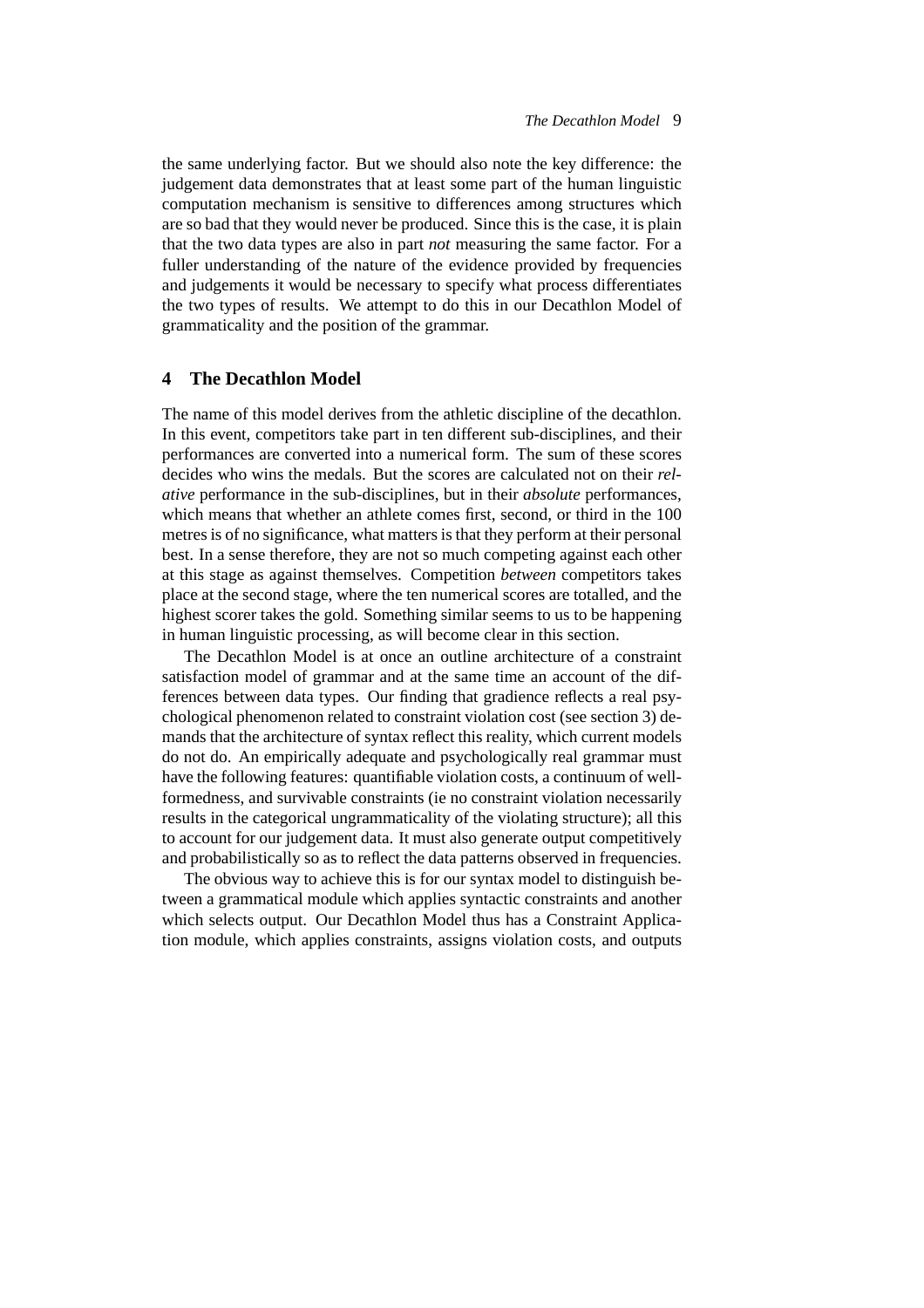

Figure 4: The Decathlon Model of the grammar and grammaticality.

form/meaning pairs, weighted with violation costs. We know certain things about the internal functioning of this module: constraints are applied blindly and exceptionlessly, and violation costs are cumulative. We may think of this module as containing the grammar, though it also contains the other factors which affect well-formedness in judgements.

The second module, Output Selection, functions quite differently. Its task is to select from the possible form/meaning pairs the form which is to be output (in production processing) or the interpretation to be assigned to an input (in receptive processing), and exclude the others. It functions competitively and selects the best candidate on the basis of the weightings assigned by the Constraint Application module, excluding all others. This selection occurs probabilistically however, which accounts for occasional production of suboptimal versions: rare but documented counter-examples are thus no threat to grammatical generalizations.

In figure 4 we see the processing patterns which generate frequency data and judgements. In production we assume that an unformed message is delivered for formulation in the Constraint Application module. Incrementally, perhaps phrase by phrase, candidates for the linguistic representation together with their weightings are proposed to the Output Selection function, which selects the best, or one of the best. The arrows exiting the left-hand module show the candidate continuations of the structure passing to the selection module, their weightings represented by their offset positions.<sup>2</sup> Sometimes two continuations will be roughly equally good: *She turned the light off* vs *She turned off the light*, in which case both will occur.

Receptive processing is similar, except that the system is incrementally attempting to assign a structure to the part of the message string already re-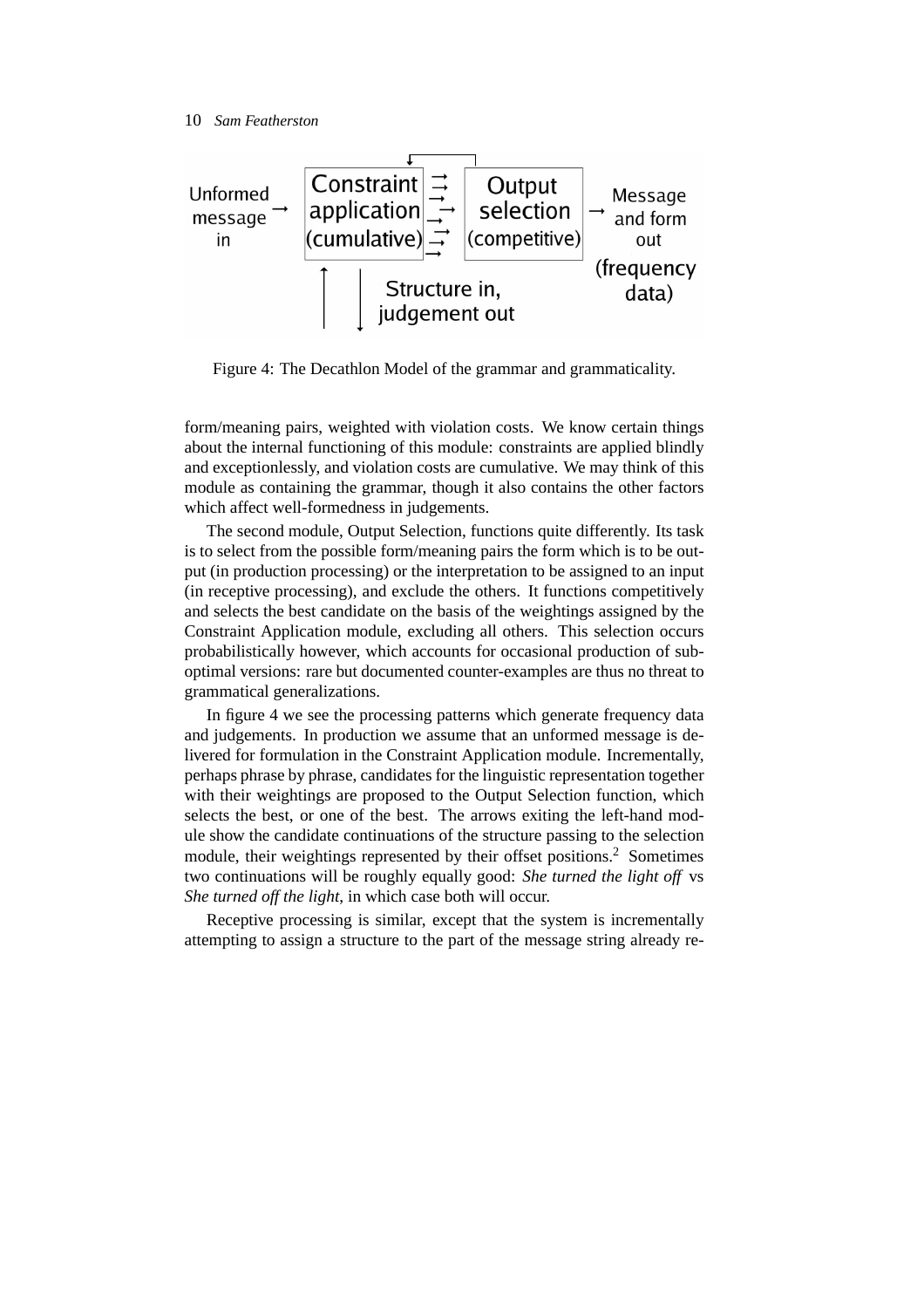ceived as well as assigning a meaning to it on the basis of the structure so far assigned. Giving judgements is a little different. The example is input processed as usual to determine its structure and meaning, but instead of returning the output of the selection module, relative judgements consist of returning the output of the Constraint Application function, that is, the weightings it assigns. This of course requires the claim that the output of this module can be consciously accessed, as well as merely passed on as usual for selection. The capacity to be aware of fine-grained cognitive workload is not something which we might have predicted for ourselves, but it is nevertheless not implausible, since we are certainly aware of more coarse-grained thinking effort. The difference between frequency measures and relative judgements can therefore be attributed to them being the outputs of two different modules of linguistic processing, which are independently motivated.

This model has a number of explanatory advantages. First, it is firmly based on the primary data of syntax. It accounts for the differences in outcome patterns between data types, an outstanding question in linguistics. Frequency data reflects the output of the Output Selection module, which is (necessarily, since we produce only one form of an utterance) competitive. Since this module uses the weightings output by the Constraint Application module, we account for the fact that judgements and frequencies agree in identifying the same forms as optimal. These weightings are themselves functionally motivated by their identification with computational complexity, an explanatorily economical association, since we know of the existence of workload effects from other sources, and any other approach is left with the additional task of identifying what other factor judgements are a reflection of.

Second, it ties the grammar in to evidence from human linguistic processing. It is consensual that syntactic processing operates on-line, incrementally, and applies information from multiple sources in order to take decisions. It has often been suggested that the processor consists of a rule component and a decision component which prunes less optimal interpretations or outputs, often phrased as the distinction between *structure building* and *structure checking* (see Featherston 2001 for discussion of parser types). Our model is immediately compatible with such evidence from processing as garden paths and the fault-tolerant quality of syntactic processing. We understand faulty utterances and occasionally produce structures we know to be ill-formed – this model's distinction of constraint application and output selection permits these well-documented characteristics to be accounted for.

A third strength is that it provides some explanation of the wide variation in grammar architectures that we find competing in linguistic theory. Most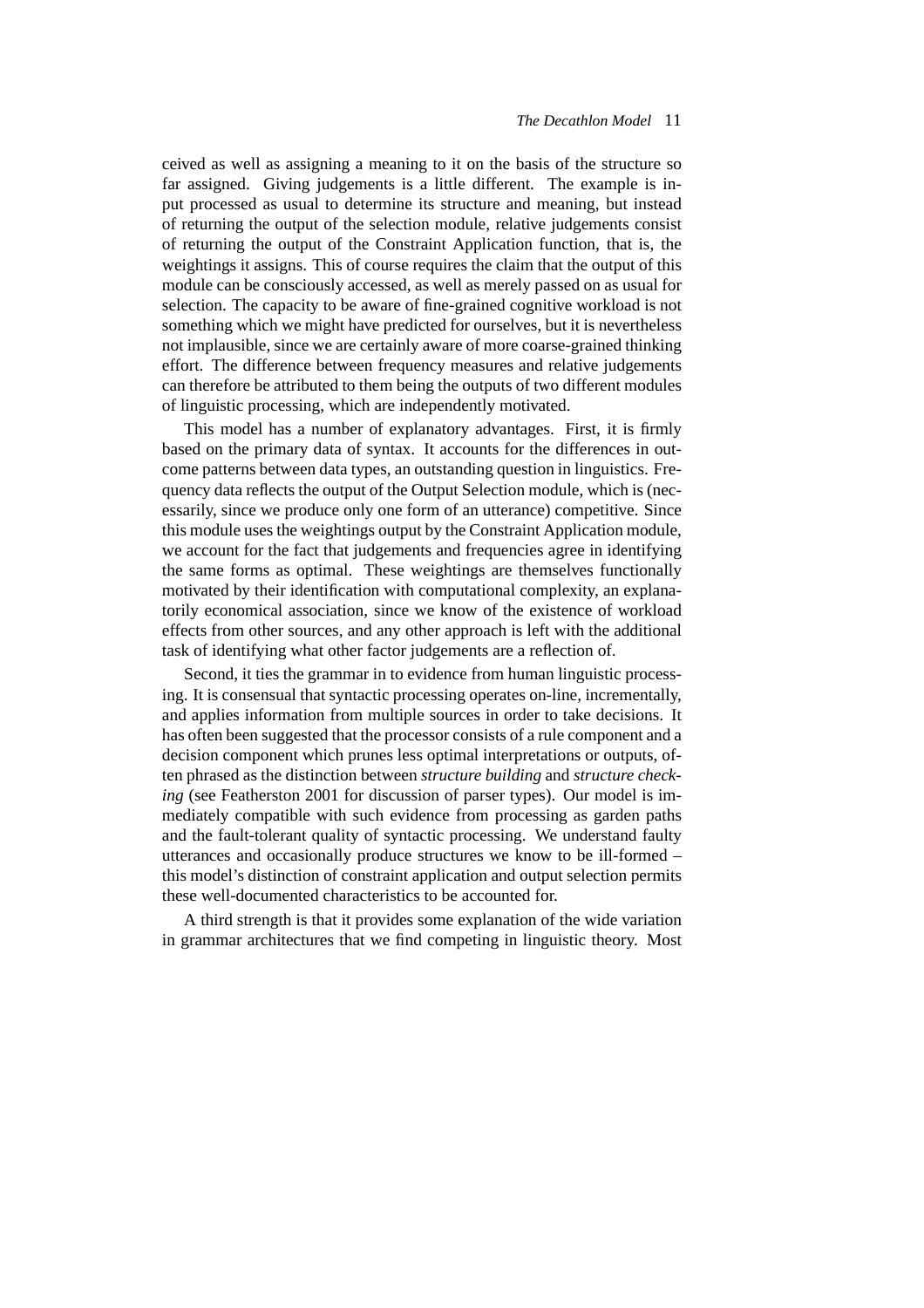of these capture a part of the fuller picture that we have sketched: generative grammar has traditionally concerned itself with rules with strong violation costs. Since it is generally true that breaking any given heavily-sanctioned rule makes it unlikely the offending structure will occur, generative grammar has an *live rail* model of grammar, in which any infringement excludes a structure categorically. This has led researchers in this framework to assume that less strongly sanctioned factors cannot be "grammatical" in nature, since they do not conform to this expectation that any broken rule forces instant exclusion. These perspectives on theory structure and data reinforce each other. OT by contrast is entirely committed to competition, motivated by the insight that it is generally the best of any competing set of structural alternatives which is produced. This too reflects a real aspect of the empirical data: the process of selecting a form to produce necessarily results in a competitive interaction and thus blocking effects. But this confuses production with the grammar, which is also the cause of the problems that OT has in defining and generating comparison sets. In the Decathlon Model, competition is not confined to structural alternatives, since it is not a part of the grammar but part of the processor. Probabilistic grammars too are partly right: there is indeed a probabilistic component in the linguistic processor, although our relative judgements demonstrate that it too is not part of the grammar.

Fourthly and lastly, our view of the position of the grammar in the wider picture of syntactic processing allows the syntax to cover a much wider range of phenomena. Such issues as linguistic variation and language acquisition can be well accounted for in a model with exceptionless constraint application but a parameter of violation cost strength. For example, Aissen & Bresnan's (2002) *Stochastic Generalization* (see also Bresnan et al 2001) notes that similar constraints may be found cross-linguistically, but appear to be grammatical and categorical in one language while being mere statistical tendencies in another. We have a ready account of these facts: the same factors exist across languages, but their violation costs vary, due to the interaction of constraints (for the superiority effect in German and English as an example of this, see Featherston 2005). Not only the differences between languages, but also regional, sociolinguistic and even idiomatic variation can be encoded as differences in violation cost amplitude, since these differences are not dichotomous but points on a continuum for each constraint. The learning of these violation strengths can be seen as a part of the acquisition of syntax.

Our model thus offers a far wider view of the linguistic environment than most approaches to syntax. In this it bears a resemblance to the syntax of the sixties and seventies, when questions about the position of grammar in more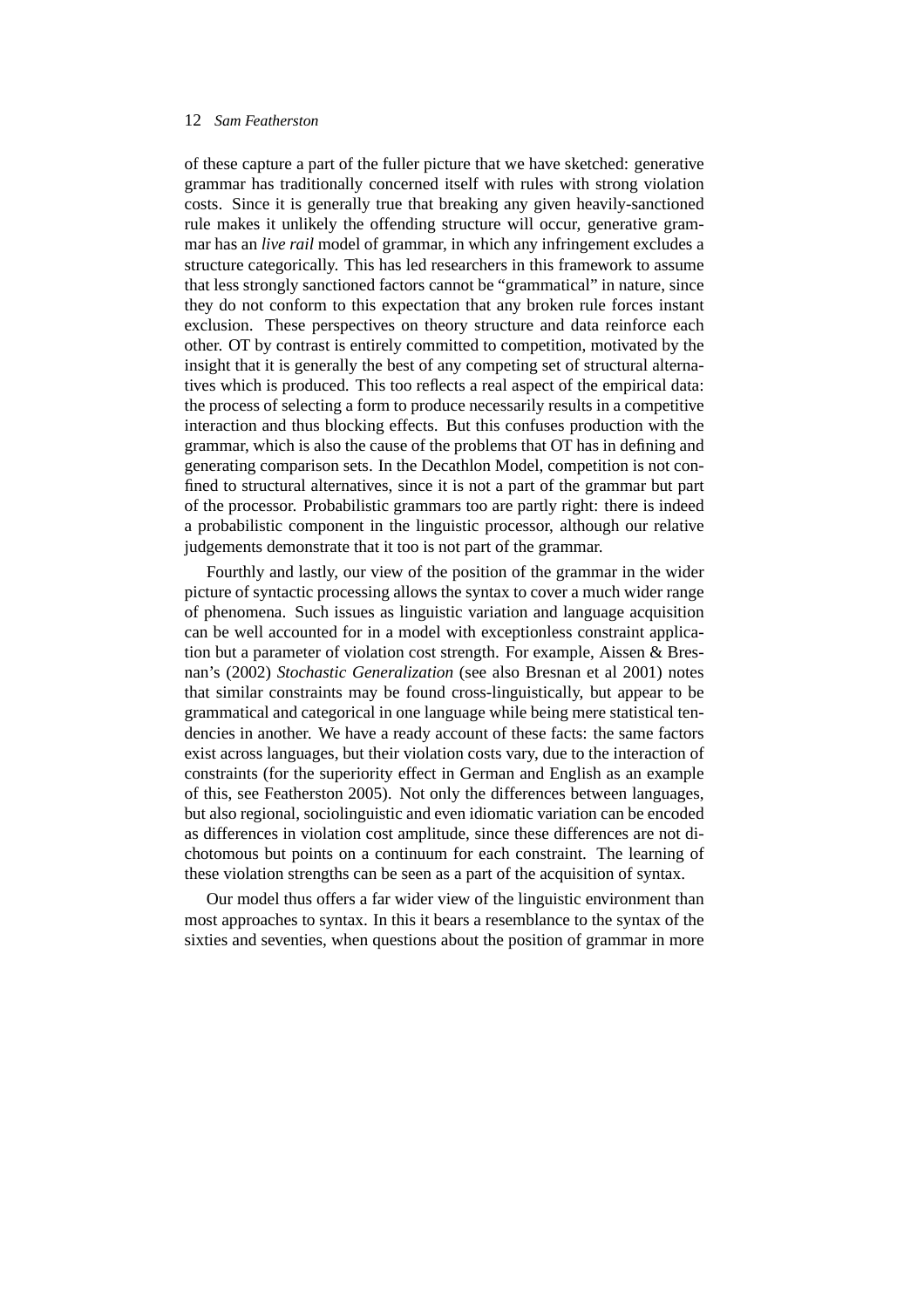general cognitive functioning were a standard issue for syntacticians. More recently they have tended to see their role as developing grammars within a psycholinguistic framework which in the meantime has become not merely a consensus, but rather a part of the set of basic assumptions of syntactic theory. The investigation of syntactic analyses within this conceptual space has become the role of the syntactician, rather than the questioning of the shape and extent of the space itself. In our work we have aimed to re-open this debate, and revisit these assumptions in the light of the new data available.

#### **4.1 Wellformedness does not trigger occurrence**

Our model is also supported by data from the interaction of well-formedness and occurrence. The standard assumption is that the functions of constraint application and output selection are not to be distinguished, and that they take place with the same module. In generative grammar, this would predict that any structure which is generated and does not violate any constraint on structure is grammatical and may be produced, while in OT the last candidate remaining, the only well-formed one, is produced. Both of these thus assume that production depends directly on the grammar, and that well-formedness determines occurrence. The Decathlon Model however claims that production competition determines output, so that no single level of well-formedness triggers occurrence in the output. In the light of this, consider the results of the experiment in figure 5.

This figure shows the results of a single experiment which contained three separate sets of structural contrasts, with their mean judgements indicated by error bars as before, arranged in ascending order of well-formedness, by structural contrast. Each group is thus competing to represent semantic contents. This is clearest in the set on the right-hand side, where all are competing for a single content, whereas the middle group are competing for three different contents, and the left-hand group are competing for four contents. In each set, those structures which actually occur in the COSMAS I corpus (IDS, Mannheim) are above the line, while those which do not are below the line. It is striking that those occurring appear in a solid block, from the top of the group. This alone is evidence of competition for production, based on the same weighting information which we can access as judgements. However, notice that the best two structures from the right-hand group, which are those which occur in the language, are nevertheless judged *worse* than some of the lower structural alternatives in the other groups, which do not occur. The implication is clear: occurrence is not directly dependent upon well-formedness,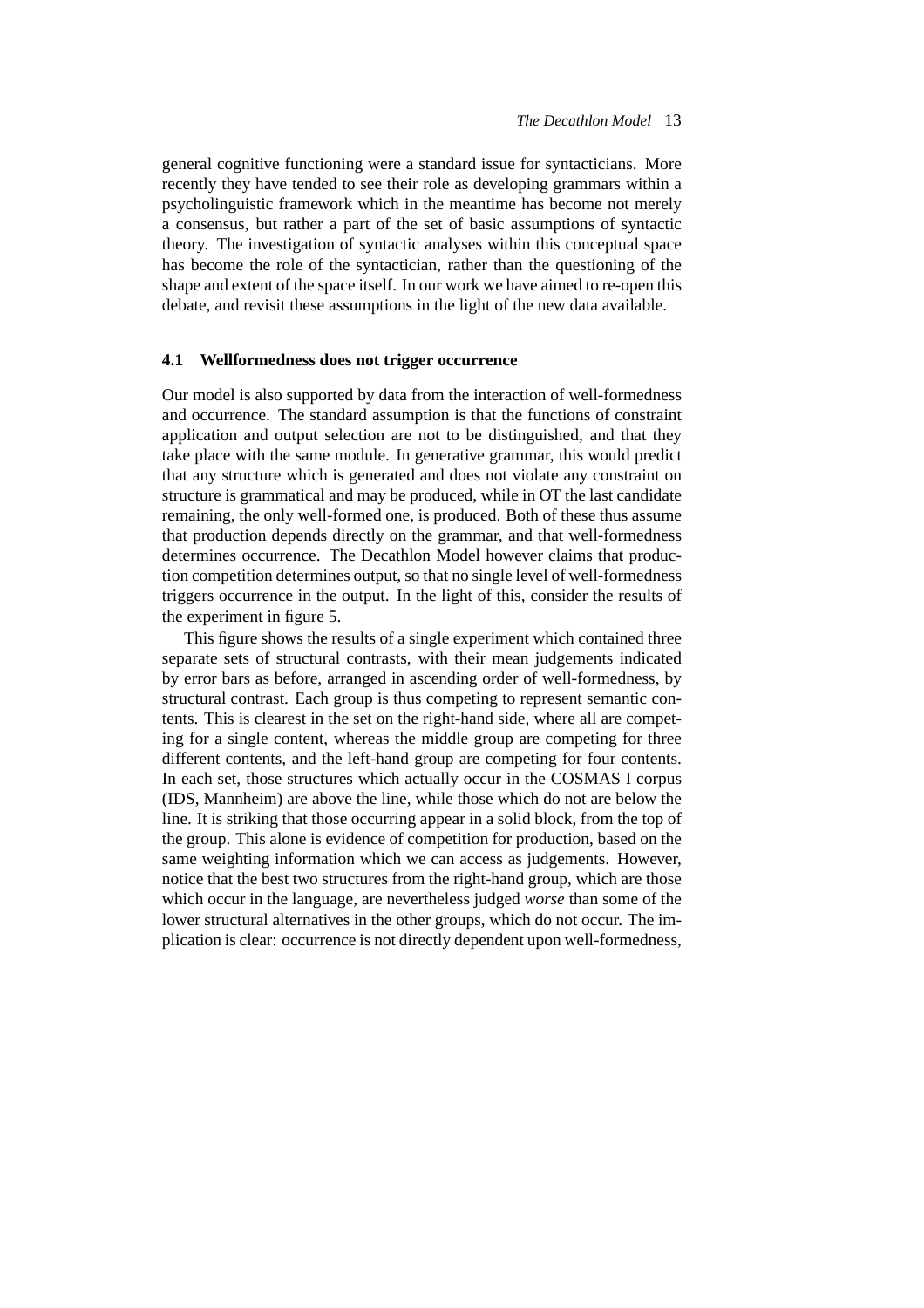

Figure 5: The mismatch of well-formedness and occurrence: Production is competitive.

but rather upon a competition function based on these weightings. This finding supports the distinction of the grammar and the production function, as in the Decathlon Model, but it is not compatible with an architecture in which these two are merged.

## **5 Categorical judgements and relative judgements**

This insight into human linguistic processing offers an account of another outstanding question: Why do judgements, elicited under strictly controlled conditions, show that informants, given a free choice of scale, do not use a binary division or end points which might represent "fully grammatical" and "fully ungrammatical"? Our solution to this quandary is to distinguish the *categorical judgements* commonly used in syntactic work from the *relative judgements* obtained from our experimental studies.

Our assumption of this dissociation is based upon several pieces of evidence. The strongest evidence for the reality of categorical judgements is quite simply our intuition that there are such things as "full grammaticality"  $($  = "I would expect to hear this") and "full ungrammaticality"  $($  = "I would never expect to hear this"). Every speaker seems to have this, and neither its reality nor its relevance can be doubted: any naive informant, given a binary choice whether an example is good or bad, can immediately make sense of the question. It seems likely that the existence of this intuition is the reason for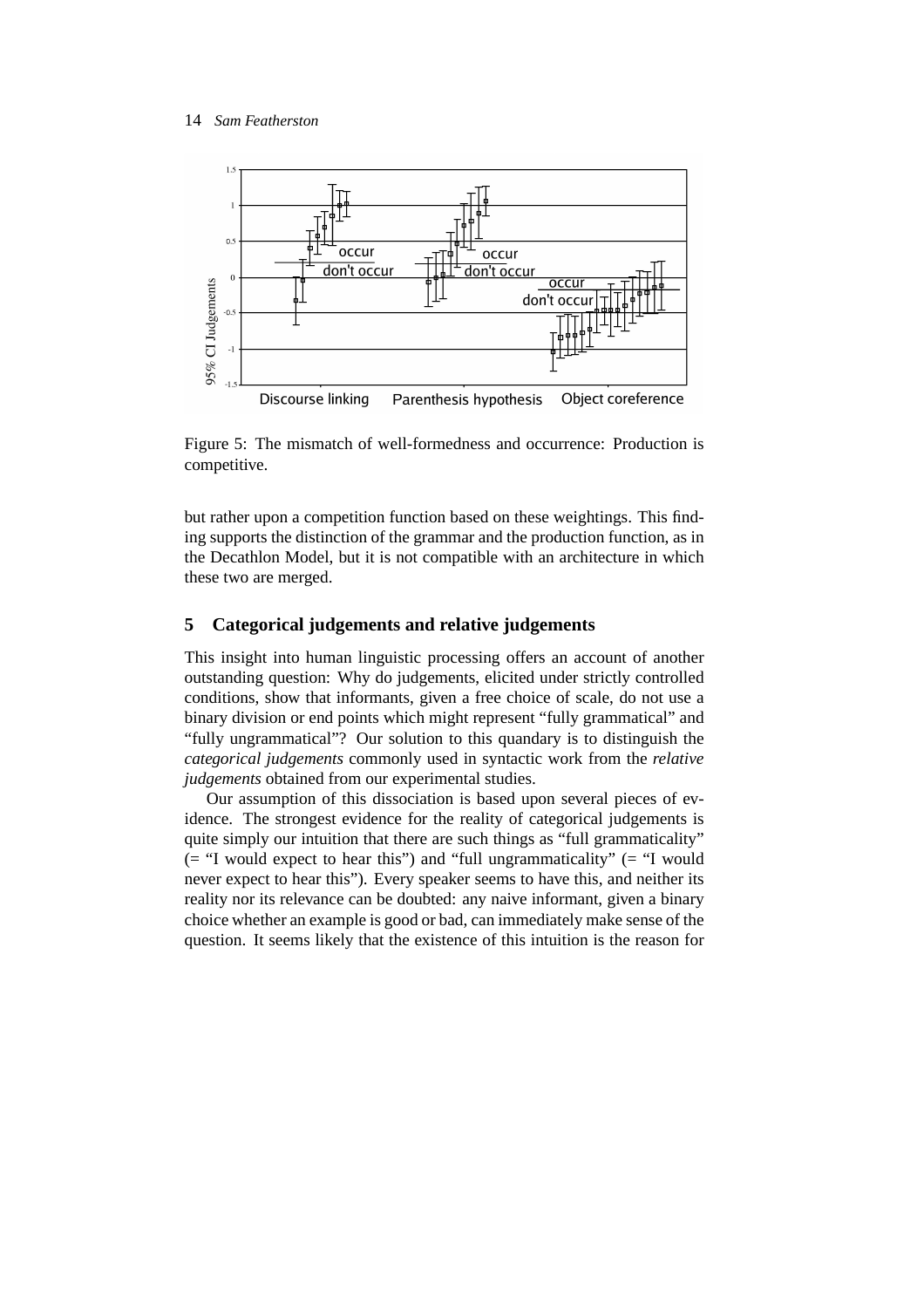the standard linguistic assumption of dichotomous grammaticality. On the other hand, the results of carefully controlled experimental studies such as our own demonstrate conclusively that relative judgements exist too. Further evidence for the distinction is offered by a frequent comment in judgements of sub-optimal structures: "I would never say it, but it is better than the other one". The frequency of this type of reaction suggests that this intuition too is common to all speakers. With this response the informant is giving both types of judgement information: a categorical judgement and a relative one. This typical comment also gives us a clue about the difference between the two types: categorical judgements concern occurrence, while relative judgements reflect computational cost.

Let us take these in turn. The categorical judgement, we argue, is an expression of the likelihood that a structure *is good enough to occur in practice*. As such it is probably dependent on two factors: firstly, our internal corpus of the language, itself made up of the effects of language exposure, which feeds information into every process which makes use of frequency. The question that the informant is internally answering (at least sometimes consciously) is: "Have I heard structures like this?" The second influence is our Output Selection function. The internal question here is: "Would this structure be produced or is there a better alternative which would block it?". Categorical judgements thus reflect occurrence, and produce an essentially binary output in the same way that other occurrence-based data types do; a structure either does or does not occur.

The relative judgement, on the other hand, reflects the cognitive workload in processing the form and semantic content of the structure, and relating the two. It reflects the function of the Constraint Application module, and consists of its standard output of a candidate form-and-meaning pair with an assigned weighting. This provides an account of why relative judgements can distinguish between sets of structures which are all seriously ill-formed and none of which would ever occur. Such data cannot possibly reflect occurrence or frequency, since this is consistent across all such structures, but they nevertheless differ in computational workload.

## **6 The nature of well-formedness**

If further work confirms our view that relative judgements reflect computational load and categorical judgements reflect possible occurrence, then a number of important conclusions for the architecture and nature of the grammar would follow. First, the restrictions on linguistic structure which lin-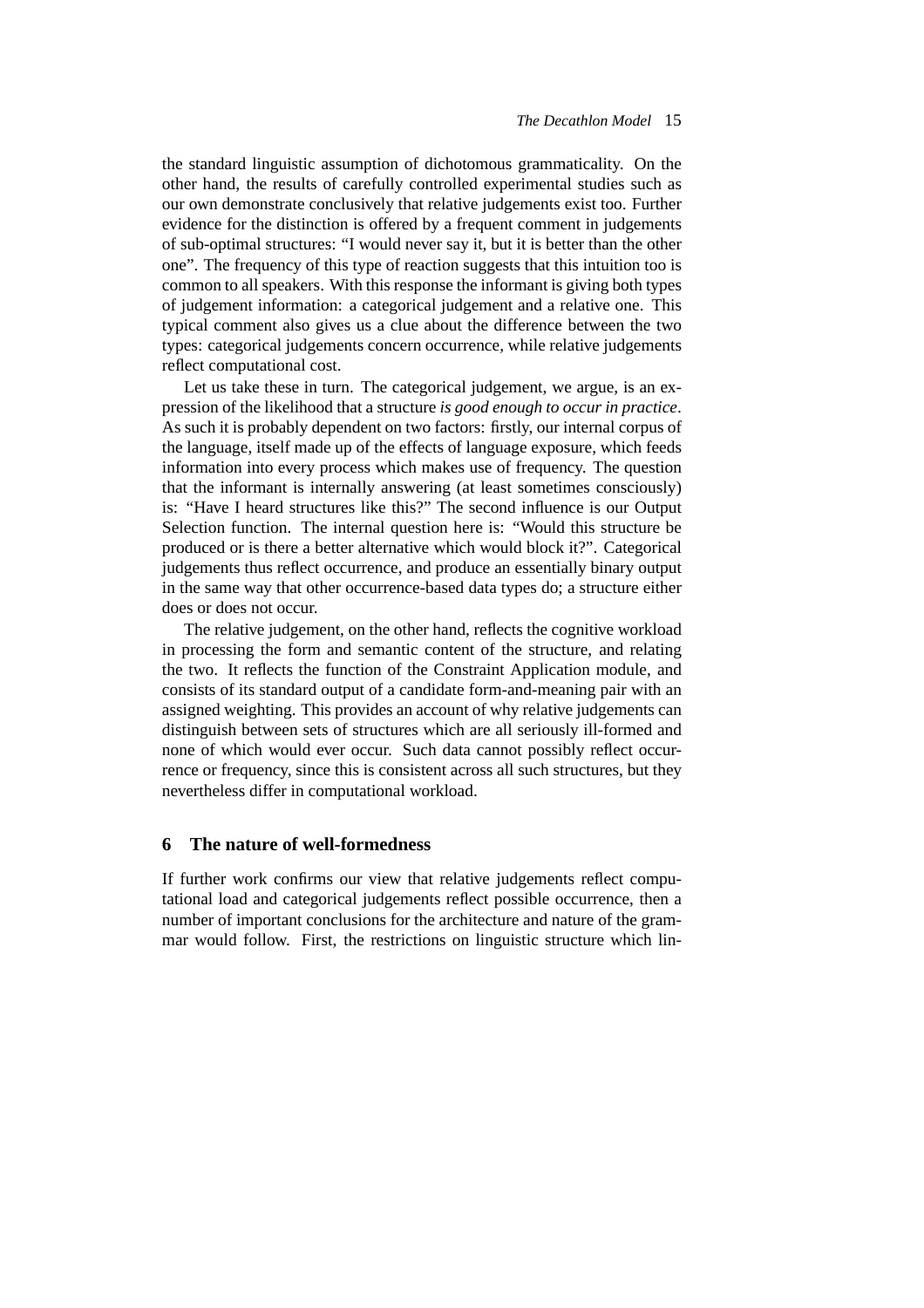guists observe are ultimately functionally motivated, since they relate to the factor ease of use, and are also ultimately *emergent*, in that the factors which drive the division into better and worse structures are themselves value-free. It should be clear that this conception of the cognitive roots of grammar has little in common with approaches more generally associated with the label *emergent* (eg Bybee & Hopper 2001), which use the factor frequency as the causal factor in the emergence of structure. Our ambition here is to account for (among other things) structural frequencies, not use them as explanations.

We are associative and competition-driven thinkers: put differently, we are lazy thinkers, and we therefore prefer computationally easier processing tasks. But the processing of every word and every syntactic relation comes with a cost: this can be readily seen in judgement studies, where longer sentences are systematically judged worse than shorter sentences (more words mean more computional load), and examples with pronouns are generally judged worse than those with full NPs (more complex reference means more computational load in comprehension). There is of course nothing "wrong" with longer sentences and pronouns: the interpretation of computational load as "badness" comes only at the stage when linguistic processing has to deal with structural alternatives, and at this stage, forms which incur higher processing costs are dispreferred. Thus longer sentences and pronouns are computationally more costly, but necessary, whereas forms for which a more economical structural alternative existence may only be only a little more costly, but this little difference makes them dispreferred.

This analysis of the nature of judged well-formedness accounts for cumulativity, violation costs, survivability etc, but at the same time goes some way to explaining why there is evidence for the innateness of grammatical restrictions (architecture-related factors are by their nature innate), and it does this within a psycholinguistically and empirically motivated framework.

### **7 Implications for data types and their relation to theory**

It seems fair to state that a fundamental assumption underlying the use of frequencies as a source of evidence for syntax is that "good" structures are produced, and thus found in corpuses, while "bad" structures are not produced and thus not found. In a second step we might generalize that there is an assumption that better structures are produced more often than less good structures. These assumptions are confirmed by our findings, but they reveal that this is not the full picture: frequencies correlate with well-formedness in judgements among the very "best" structures, but provide no information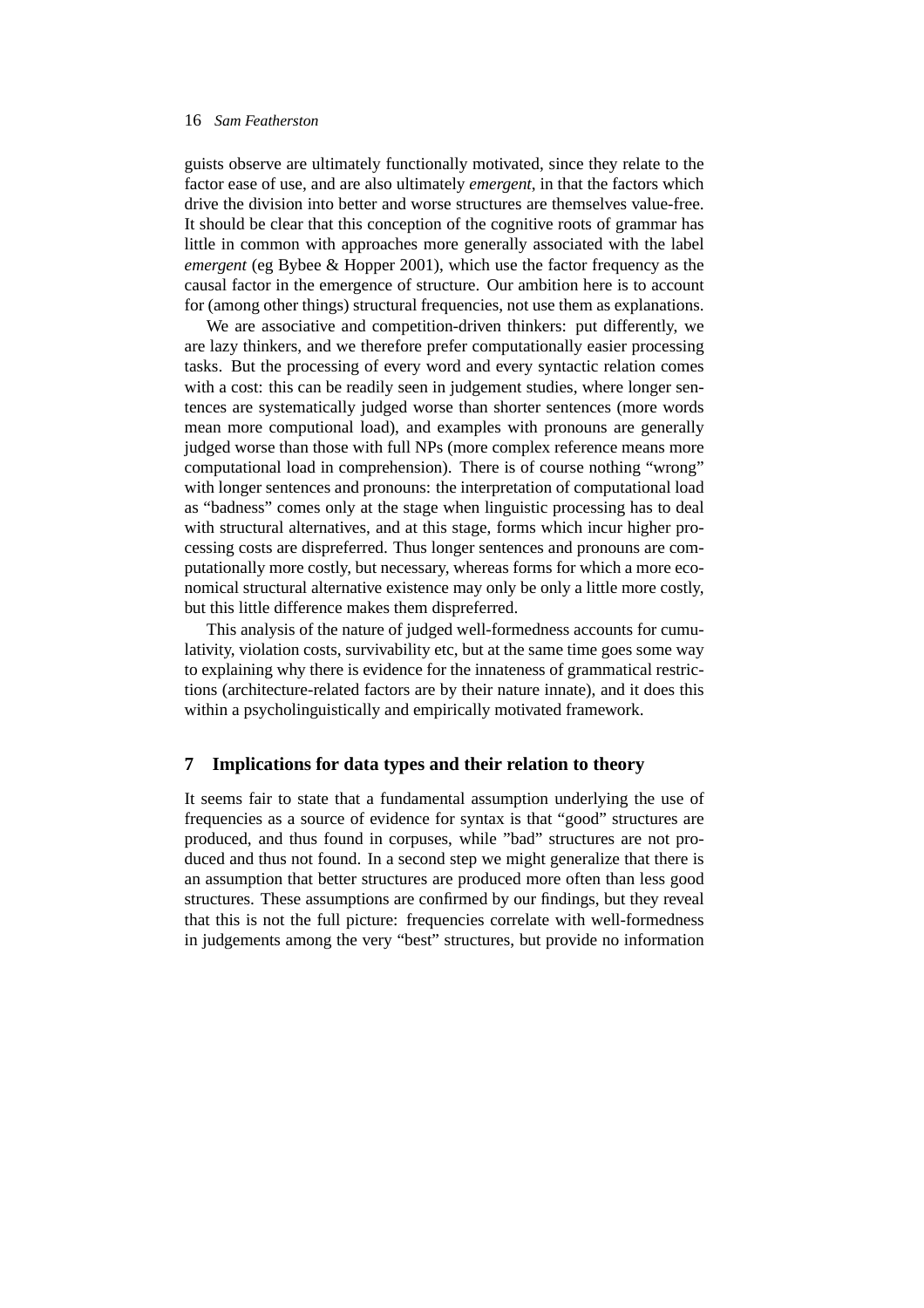about "poorer" candidates, because they undifferentiatedly do not occur.

Or rather, they do not occur in the size of corpus to which we have access. If we are right in our suggestion that output competition is probabilistic, then, in a big enough corpus, we should find not only the best and second-best candidates but also the third and fourth and so on. The fact that linguists are always finding structures in corpuses which they had assumed to be categorically excluded must strongly support this suggestion. It would follow that frequency measures and judgement data are *mathematically* related, since we could predict the score of a given item in a comparison set on the basis of the set's scores from the other data type. They are not *practically* related, however, since the corpus size required would increase exponentially as we proceeded down the order of preferredness.

It follows from our arguments here that the data type of choice for syntax must be relative judgements. Frequency measures give us the same information as relative judgements about the best (couple of) structural alternatives in each comparison set, but they give us no information about any of the others. Since the interaction of linguistic constraints is demonstrably cumulative, this is a severe disadvantage, especially as it tends to make linguists interpret relative restrictions on structure as absolute restrictions. Put briefly: if you want to know *what* people say, choose frequencies, but if you want to know *why*, you are better off with relative judgements.

#### **8 Implications for syntactic theory**

These new, but empirically founded perspectives on data types, and their implications for the nature of grammaticality and the structure of the grammar are in some ways revolutionary, since they require a number of conventional assumptions to be abandoned or revised. Much can remain unchanged, however, since linguists in the past, on the basis of the much more partial data they had available, often nevertheless correctly identified characteristics of the data set. For example, with only individual's (categorical) judgements and without the immediate access to corpuses that we have now, the abstraction to an essentially binary model of grammaticality was a reasonable step, which has in many ways served the field well. Our findings also raise the clear possibility that many linguistic constraints are indeed innate, to the extent that they related to the architecture of the mind and those structural variants that it finds easier and less easy to process.

On the other hand, our findings should make it clear to every syntactician that the current model of syntax has significant weaknesses. We can well un-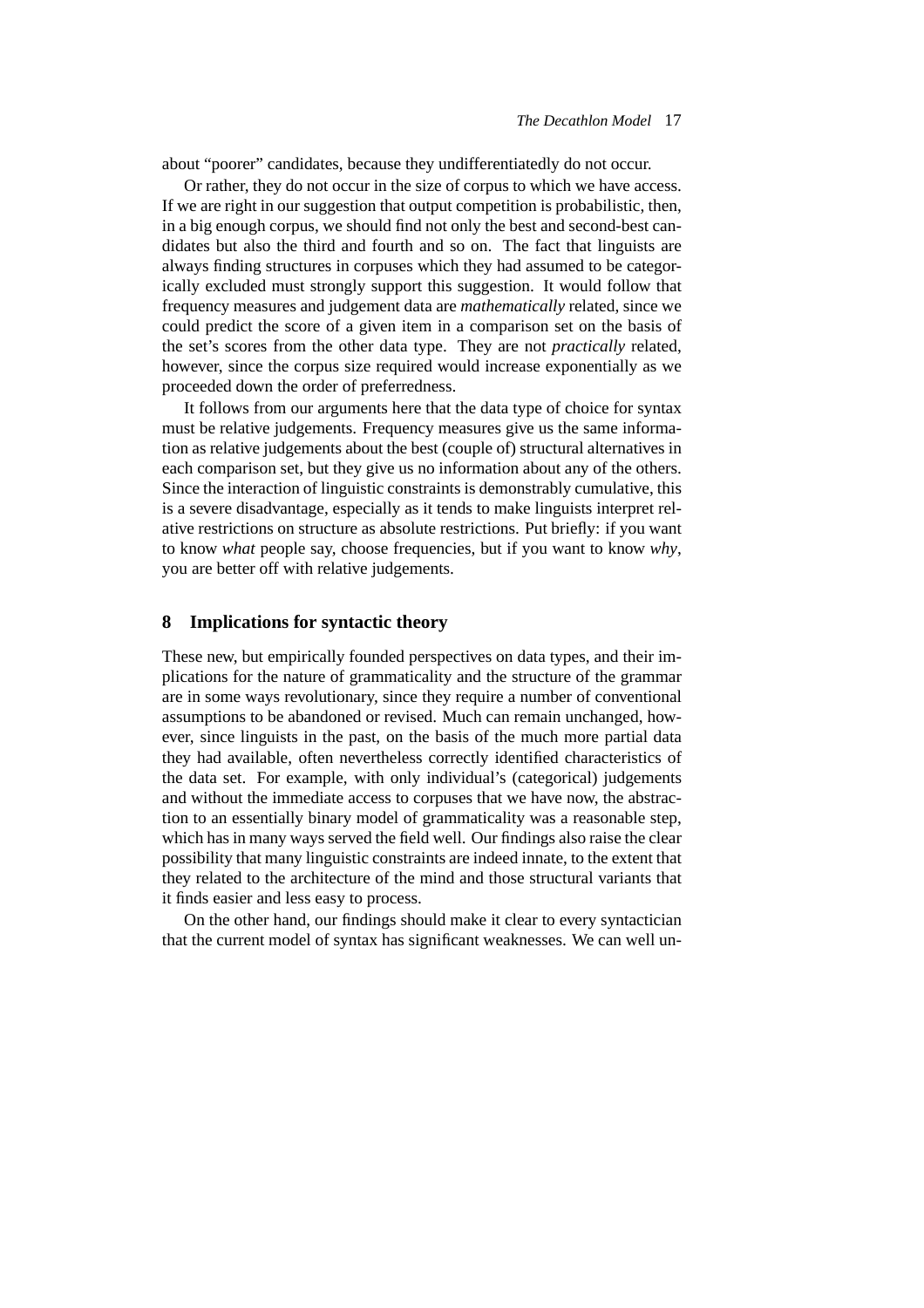derstand how these came about, but that cannot be a reason not to move on. In fact the necessary reformulation of syntactic theory requires only two major steps. Syntax must also recognize that production processing has a role in deciding what linguistic forms are produced, and that occurrence only indirectly reflects well-formedness. This entails output selection and the grammar are two separate processes, and we must decide which of these two we are modelling. Three different positions are possible: we can look specifically at the grammar, that is the constraint application module, and disregard processing factors, in which case we should use data types which exclude the effects of occurrence as far as possible, ie relative judgements, and refine our theory to more accurately reflect the attested data patterns. Others will be more interested by the processing system: there is an extensive literature on sentence processing and numerous data-near models already. The third approach is to look at the cumulative effect on output of linguistic constraints and output selection. This is what many syntacticians are currently doing, but the mismatch in data pattern between frequencies and relative judgements reveals it to be looking at two heterogenous objects at the same time, and treating them as one. Now this is naturally an interesting and worthwhile field of study in its own right, one closely related to traditional descriptive linguistics, in which the occurring patterns of a language are the issue, rather than the underlying causes of these patterns. Frequency measures will be the natural data of choice for this study.

The differentiation of constraint application and output selection should bring about a major improvement in the empirical adequacy of syntax models, for the division of these two functions resolves at a stroke many of the inconsistencies which obscure the nature of the interaction of linguistic constraints. Syntactic theory will be far closer to the data, and hypotheses about the grammar will be far more constrained, surely a welcome development.

Having cleared the picture by factoring out the competitive effects of output selection, we can take a look at the module containing the grammar, which we have called Constraint Application. The second major step in revision of theory applies here, and consists of the specification of constraint violation costs. Each violation must have a quantified cost, since there are stronger and weaker violation constraints. The introduction of this parameter should alone will bring about many of the changes in architecture which are necessary to adjust current theory to gradient grammaticality, as is demonstrated to be necessary in work such as Keller (2000) and Featherston (2005). As soon as violation costs are accepted as a real variable, the other adjustments (survivability of constraint violations, cumulativity of violation costs, orthogonality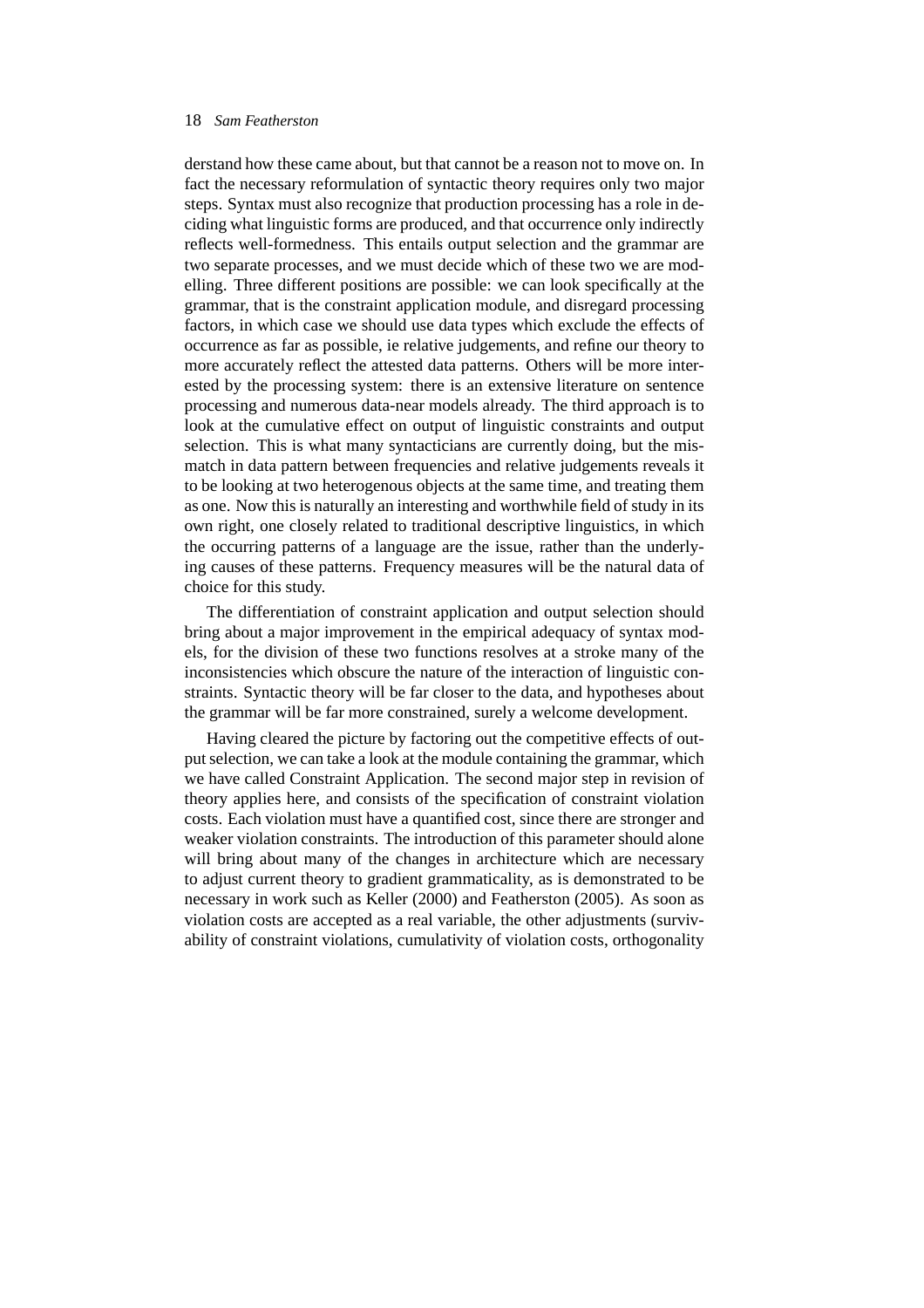of violation cost strength and grammaticality/acceptability distinction) follow automatically.

These then are the lessons which we argue that syntax theory needs to draw from the closer inspection of its data base. First, we must redraw the boundary between grammar and processor so as to distinguish between the effects of linguistic constraints, and the effects of our production system. Second, we must add the additional parameter of violation cost to our models of syntax,. Not words and rules, therefore, are the basic components of the grammar, but words, rules and sanctions.

#### **Notes**

This work was carried out within subproject A3 *Suboptimal Syntactic Structures* of the *SFB441 Linguistic Data Structures* supported by the Deutsche Forschungsgemeinschaft. Thanks are due to Wolfgang Sternefeld, project leader, Frank Keller for *WebExp* and many members of the SFB441. All errors are mine.

- 1 Contrary to the assumptions of magnitude estimation, there is no sign of magnitude scaling in 1, which would predict that the absolute differences in the upper half of the results set should be larger than those on the lower half, producing an upwardly curving distribution. Note that the upward curve at the extreme top end and the downward curve at the extreme bottom end of the results together make up only 3% of the data set and may be safely disregarded as outliers; while the upward curve might be taken as evidence of a magnitude scale, its downward equivalent conclusively demonstrates that it is no such thing.
- 2 Since we posit that the weightings assigned to the candidates are related to the computational workload they require, it is tempting to specify that the mechanism by which these weightings are taken into account by the selection process is temporal. That is, it is the quickest to compute and therefore the first arrival which is selected. This is of course pure speculation, however.

## **9 References**

- Aissen J. & Bresnan J. 2002 Categoricity and variation in syntax: The Stochastic Generalization. Talk at Potsdam Gradience Conference, 22.2.2002
- Bard E., Robertson D. & Sorace A. 1996 Magnitude estimation of linguistic acceptability. *Language 72* (1), 32-68
- Boersma P. & Hayes B. 2001 Empirical tests of the gradual learning algorithm. *Linguistic Inquiry 32*, 45-86
- Bresnan J., Dingare & Manning C. 2001 Soft constraints mirror hard constraints: Voice and person in English and Lummit. In: Butt M. & King T.